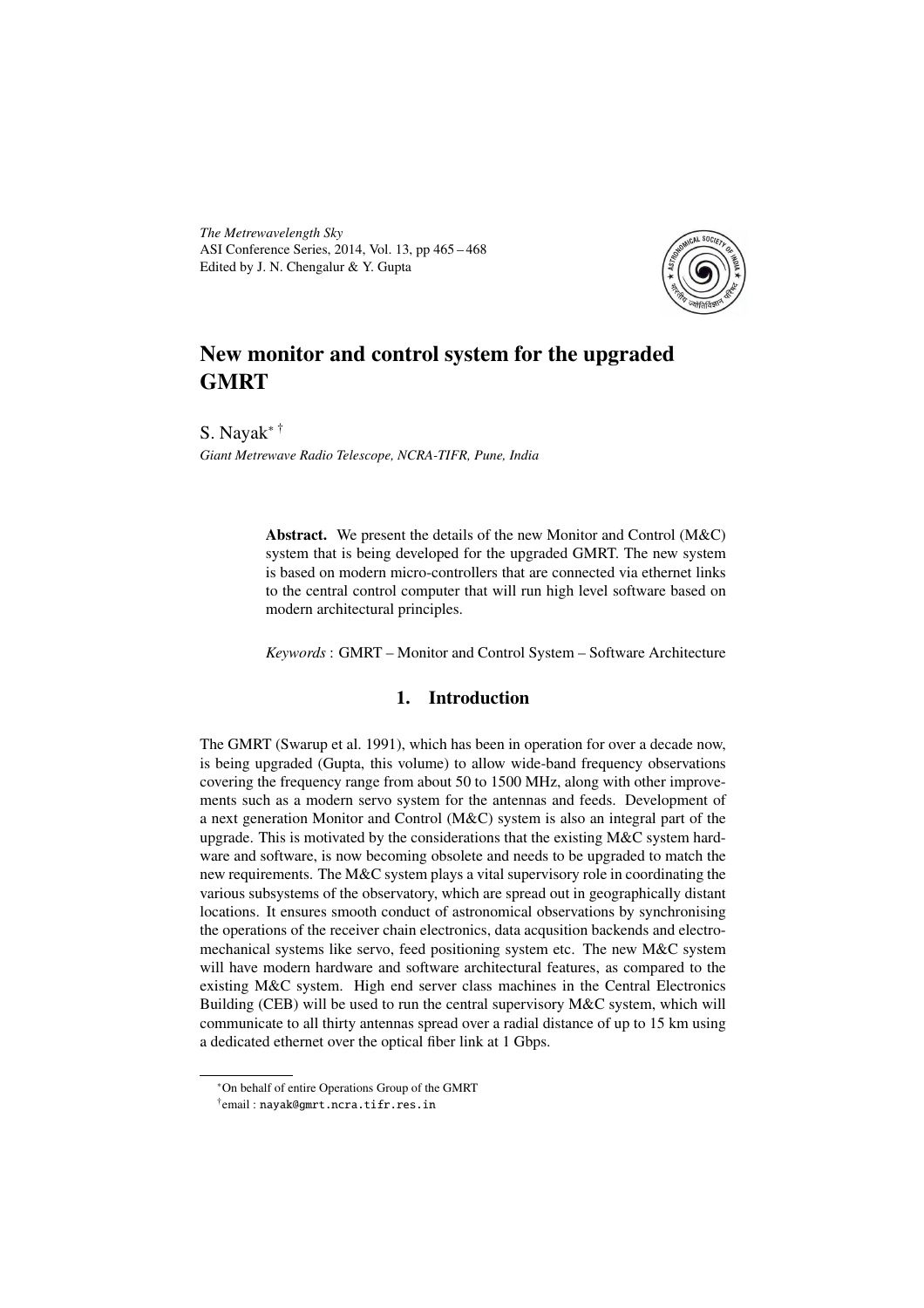## 466 *S. Nayak*

# 2. Design of the upgraded M&C system

### 2.1 Hardware components of the new M&C system

The new Monitor and Control Modules (MCM) developed based on the Rabbit RCM 4300 micro-controller are used to configure the RF signal receiver chain systems like front-end, signal conditioning and analog backend. The Rabbit processor supports 1 GB miniSD memory card, 10/100T base ethernet port for communication, along with configurable 32 bit TTL control and 64 analog channel input for monitoring. Dynamic C Integrated development environment support provided on the Rabbit processor is used to develop and run the embedded control software. This software handles low level M&C functionalities like implementation of control logic, interpretation of monitoring data, and safety of the instrument. Similarly, the servo system and feed positioning system of the antenna are planned to be controlled by PC104 embedded computer with lightweight Puppy Linux OS (Bagde, this volume). For the entire observatory, a total of 180 such sub-systems are to be controlled by the new hardware.

#### 2.2 Software : Online Version 2 (Online\_V2)

A new M&C system software called ONLINE Version 2.0 (Online-V2), developed in-house by the operations group members, is presently in testing phase. Online-V2 follows a client-server software architecture and the design is based on the TCP/IP communication protocol. A multi-threaded M&C application server program developed in C runs under the Linux operating system. The number of clients running on various sub-systems at the antenna base like front-end, servo and feed positioning system connects to the M&C application server via multiple communication channels using the TCP/IP protocol. The clients for each sub-system self-discover the connection automatically and send their ID to the server. The M&C application server is capable of handling the communication channels for all thirty antennas in real-time with a turn-around time of 1 to 3 sec. The M&C application software is integrated with a Qt and QML (Qt Meta Language) based Graphical User Interface which provides the user interface to astronomer, telescope-operator and engineers in the CEB. The M&C system provides multiple types of interfaces like command-line for debugging, Qt based thick clients and browser interface to view the data over internet. The M&C system logs all event and monitoring data using MySQL database, and alerts the user on occurrence of alarms. See Fig. 1 for a Online\_V2 software Block Diagram.

Online-V2 has been tested with sub-systems of two antennas in the lab environment. Also, long-term stability tests done successfully for a period of three months, using the single antenna and sentinel system to monitor the temperature data. The new M&C system has improved performance with minimal time for configuring the telescope, alongwith a facility to restore the default values after power failure that will help minimise down time during operations. Unlike the inherent complexity of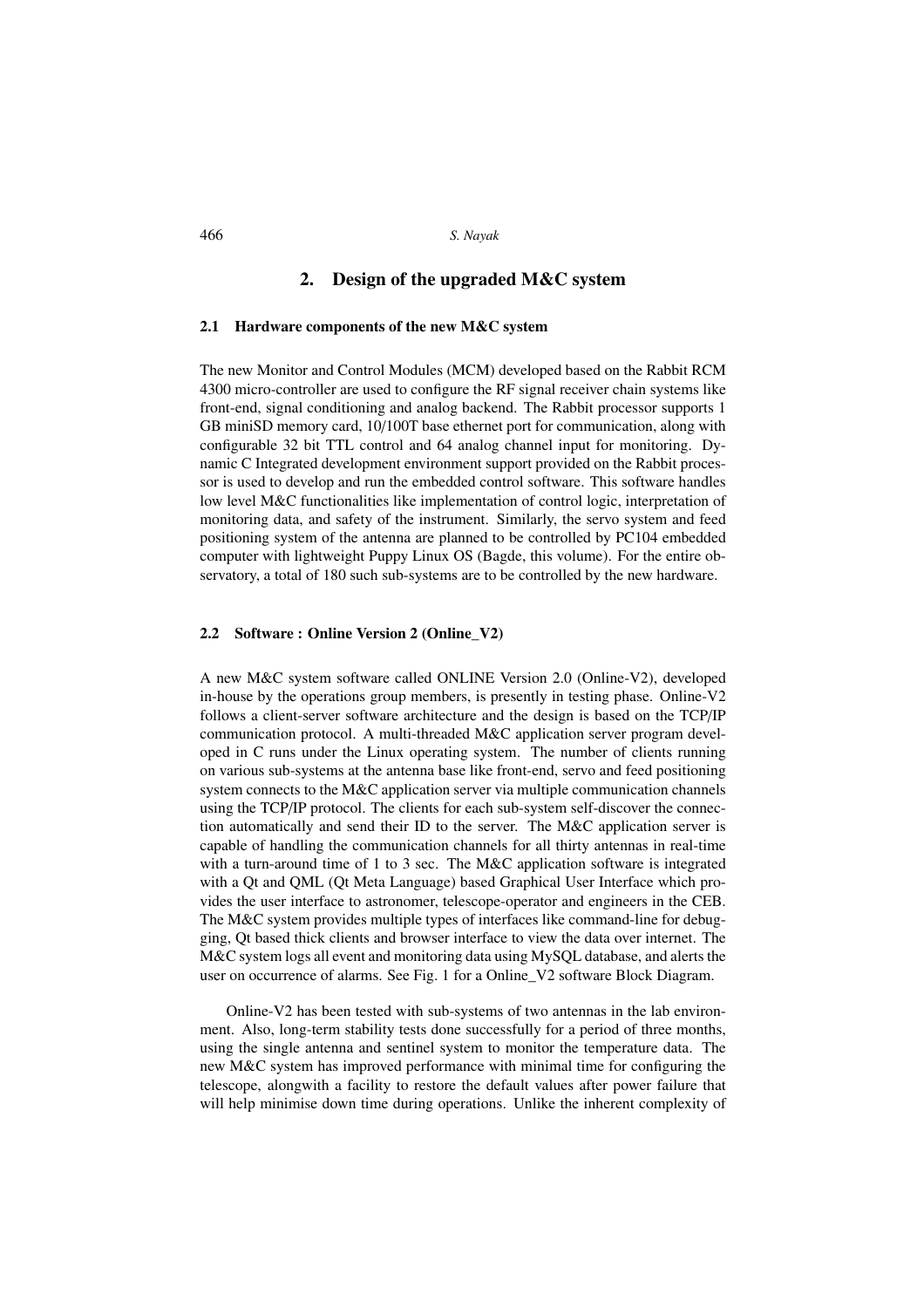*GMRT monitor and control system* 467



Figure 1. Block Diagram of the Online\_V2 GMRT M&C System

the old M&C system due to dependencies on hardware systems like the Communication Handler and Antenna Communication PC, the new M&C system will be easier to maintain as dependency on such hardwares is reduced. Apart from this, the new M&C system plans to have VOIP phone for voice communication and video camera facility for security purposes. Additional safety measures are taken by implementing the sentinel system (comprising smoke and temperature detectors) which can switch off the antenna electrical power before the critical alarming condition raised.

## 2.3 The Next Generation M&C System

As part of the up gradation process, NCRA has carried out a feasibility study for a next generation GMRT M&C system, in collaboration with the System Research Laboratory, TRDDC-TCS, India (Kodilkar et al, 2013). A prototype M&C system based on a generic specifications-driven architecture called Sensor Actuator and Control Element (SACE), has been developed and tested successfully to control a sub-array of three GMRT antennas. Subsequently, User Requirements Specification (URS) and Software Requirement Specification (SRS) documents for a full fledged system for the GMRT have been completed in collaboration with TCS, India. These describe the functions of the system, operational  $\&$  user-interface constraints and performance requirements of the final system, and will govern the design and development of the M&C system software. Since the GMRT is a specialised domain facility with complex astronomical observing capabilities and telescope functionality, the URS document was developed in close consultation with NCRA astronomers and engineers. Fig. 2 shows a high level block digram of the Next Generation GMRT M&C System that is planned to be developed.

A comparative study of various M&C systems used in other observatories and